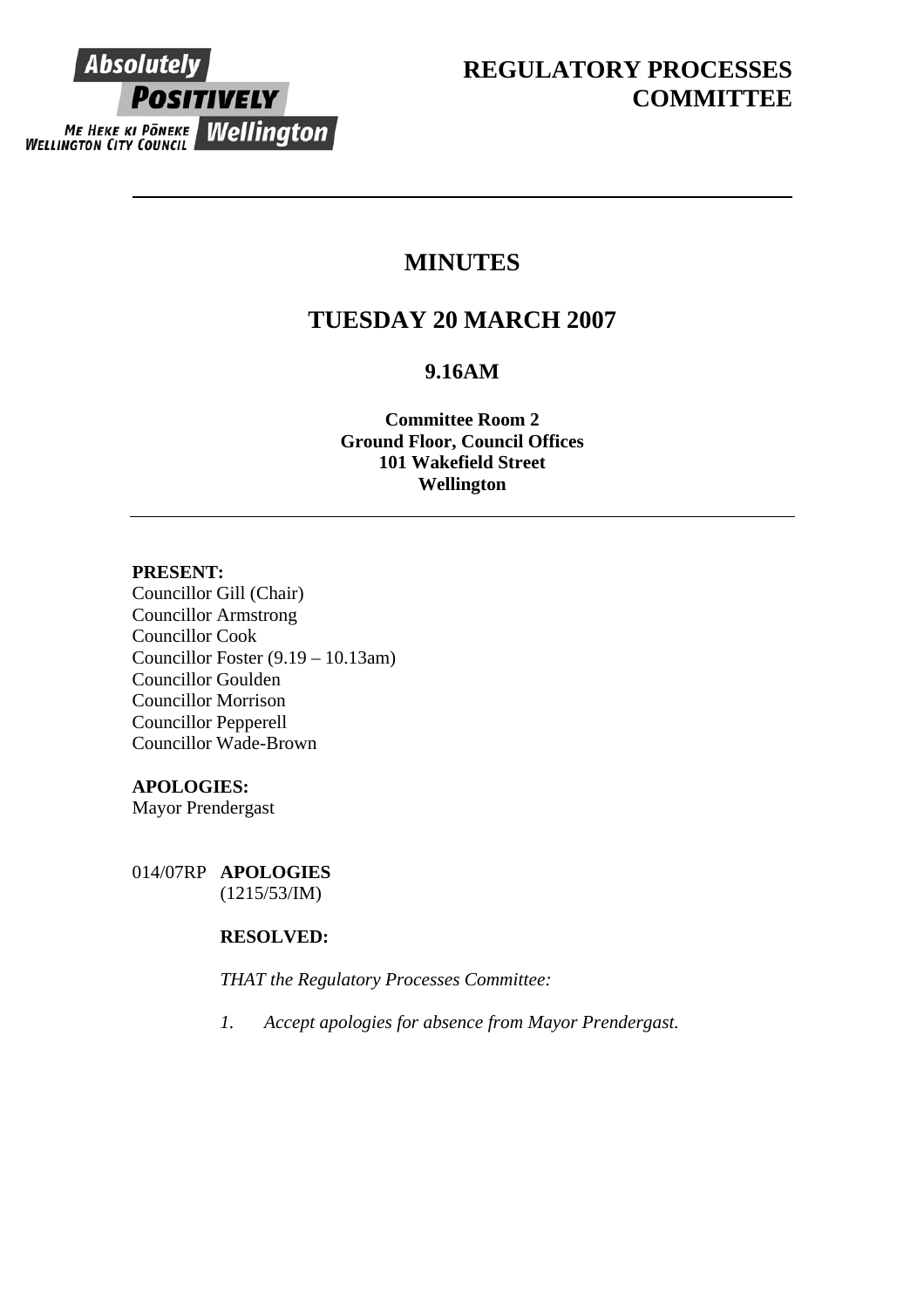# 015/07RP **CONFLICT OF INTEREST DECLARATIONS** (1215/53/IM)

#### **NOTED:**

There were no conflicts of interest declared.

# 016/07RP **MINUTES FOR CONFIRMATION** (1215/53/IM)

#### **RESOLVED:**

*THAT the Regulatory Processes Committee:* 

*1. Approve the minutes of the ordinary meeting held on Tuesday 20 February 2007 having been circulated, be taken as read and confirmed as an accurate record of the meeting.* 

# 017/07RP **PUBLIC PARTICIPATION** (1215/53/IM)

#### **NOTED:**

There was no public participation.

# 018/07RP **PROPERTY FOR DISPOSAL UNDER THE PUBLIC WORKS ACT 1981 AND THE LOCAL GOVERNMENT ACT 1974: LEGAL ROAD ADJOINING 10 RICHMOND AVE, KARORI**  Report of Lisa Black – Road Stopping Adviser, Property and Parking Services.

(1215/53/IM) (REPORT 1)

(Councillor Foster joined the meeting at 9.19am.)

### **RESOLVED:**

*THAT the Regulatory Processes Committee:* 

*1. Lie the report on the table until 22 May 2007.*